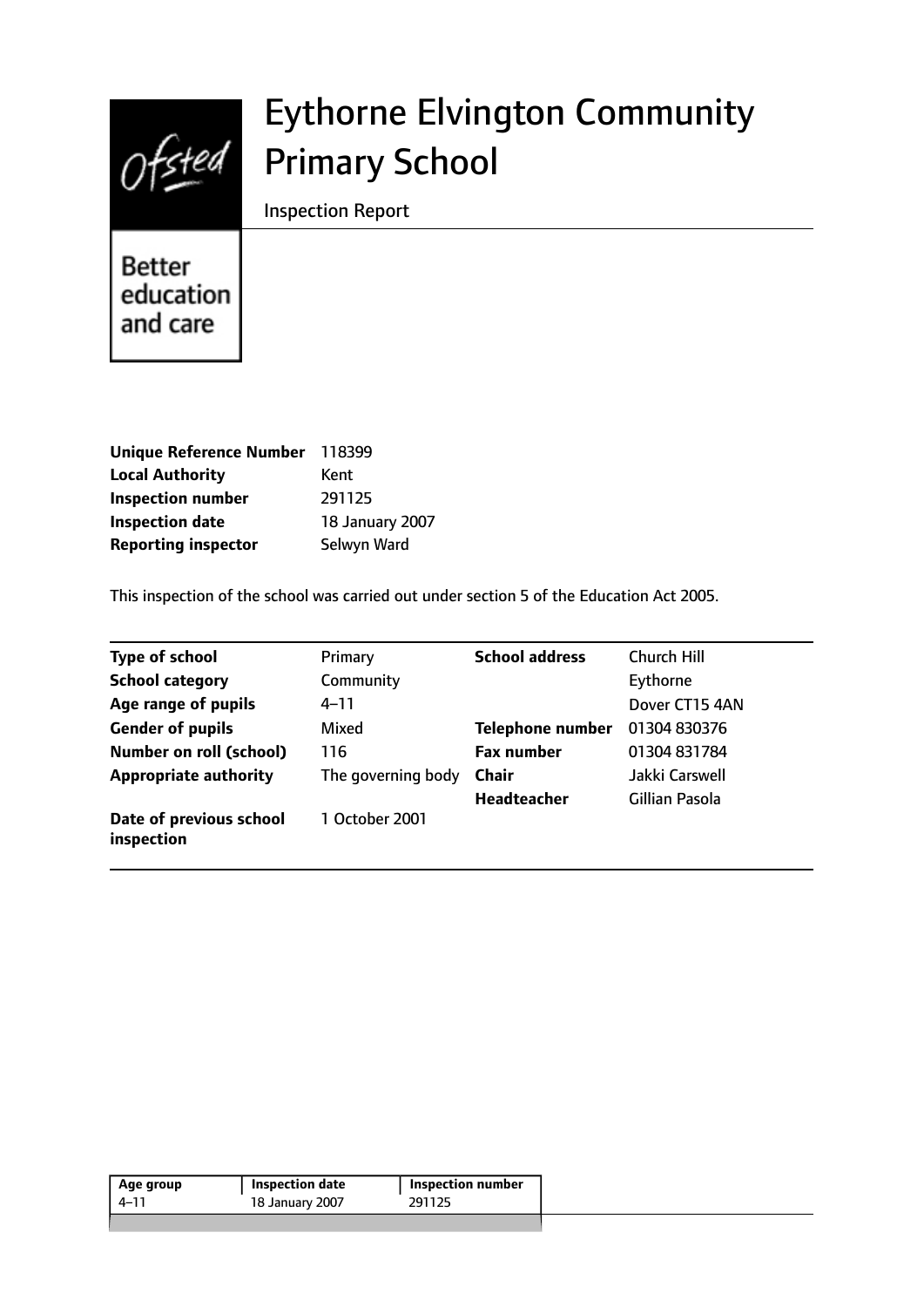© Crown copyright 2007

Website: www.ofsted.gov.uk

This document may be reproduced in whole or in part for non-commercial educational purposes, provided that the information quoted is reproduced without adaptation and the source and date of publication are stated.

Further copies of this report are obtainable from the school. Under the Education Act 2005, the school must provide a copy of this report free of charge to certain categories of people. A charge not exceeding the full cost of reproduction may be made for any other copies supplied.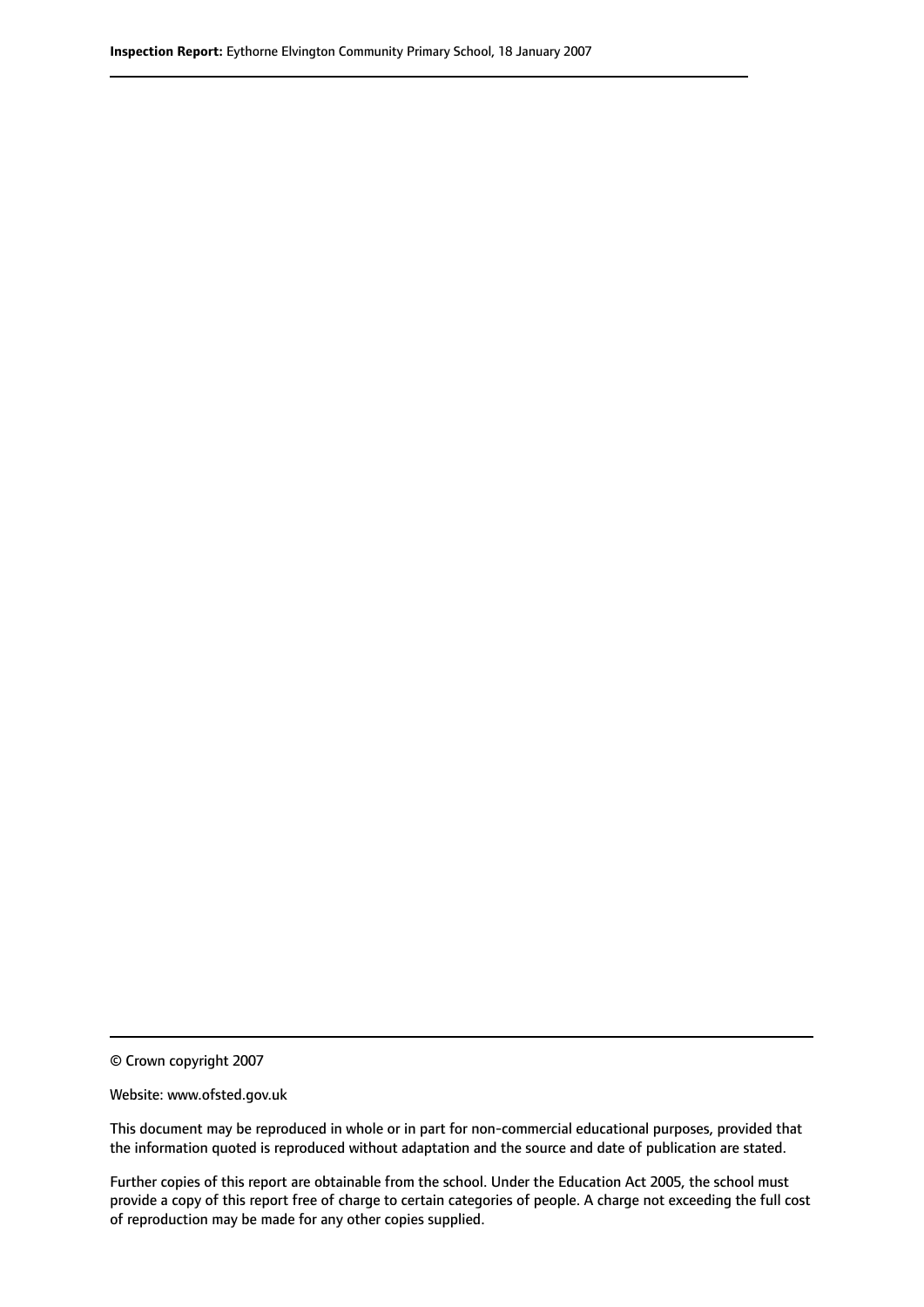# **Introduction**

The inspection was carried out by two Additional Inspectors.

#### **Description of the school**

In this smaller-than-average-sized school, pupils are taught in mixed-age classes. Close to half the pupils have been identified as having learning difficulties. The school has suffered from high staff turnover. There have been several changes of headteacher as well as changes of teaching staff. The current headteacher started in January 2006. The school is part of the Intensifying Support Programme, which is a national initiative aimed at raising standards.

#### **Key for inspection grades**

| Outstanding  |
|--------------|
| Good         |
| Satisfactory |
| Inadequate   |
|              |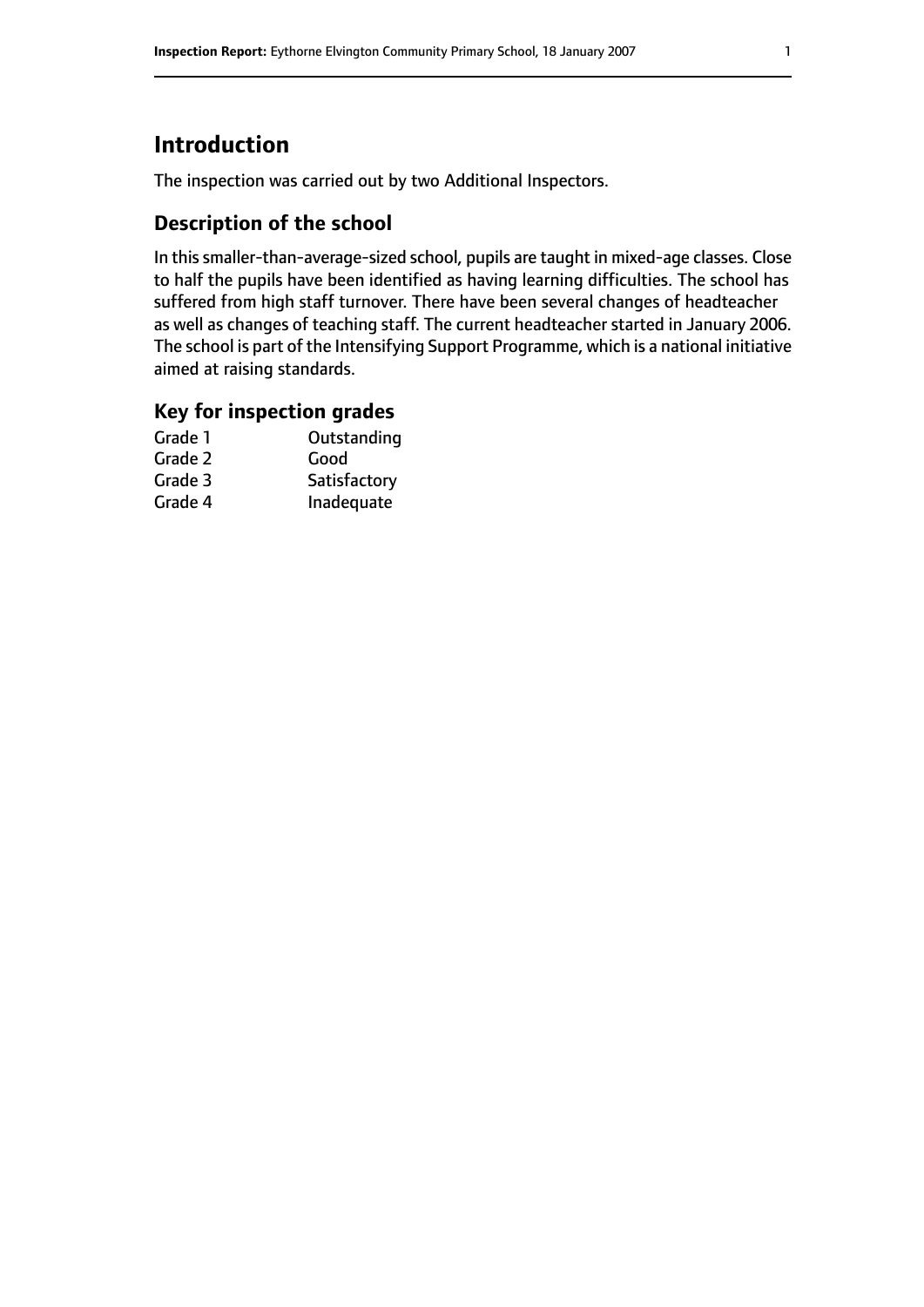# **Overall effectiveness of the school**

#### **Grade: 3**

This school has suffered from major staffing problems. The many changes of teaching and leadership staff have been a major barrier to school improvement. In the past, some pupils have had their learning disrupted by mid-year changes of teacher, and interruption to and changes in leadership have meant that the school has only quite recently introduced systems for keeping a close track on pupils' progress. These were among the factors contributing to the very low standards attained in 2006 by pupils in Year 6. Despite its difficulties, the school is now moving forward. Leadership and management are satisfactory because they are ensuring that pupils are receiving a satisfactory education and are achieving satisfactorily. The school has been successful in maintaining the confidence of parents. Several point particularly to the recent improvements in behaviour which 'at times, was not always as it should be'. One, for example, praised staff for having been 'very good in helping my daughter improve her behaviour'. With these recent improvements, pupils' personal development and well-being are satisfactory. Not enough has been done, however, to plan for greater continuity of learning in the event of any further staff changes so that they do not derail the recent progress made in setting appropriate targets for pupils and creating a positive climate for learning.

Provision in the Reception Year is satisfactory. From a below-average start, children make satisfactory progress in this Foundation Stage of their education, although most are below the expected standard by the start of Year 1. Standards are also below average in Years 1 to 6. There are signs from pupils' current work, and from the school's recent tracking data, that standards are gradually improving following the dip in 2006. Teaching and learning are satisfactory throughout the school, and teachers have been particularly successful at motivating pupils so that they are increasingly keen to learn. Pupils with learning difficulties make sound progress in lessons because they benefit from good support from teaching assistants. It is the most able pupils who do not always do as well as they should. This is because they are not always set challenging enough work.

The curriculum is satisfactory, with a good range of clubs on offer. Care, guidance and support are satisfactory. Staff work hard to look after the many vulnerable pupils at the school, taking good advantage of their productive partnership arrangements with outside agencies. However, academic guidance is not as effective because it is very new. Pupils now have individual and group targets that help identify what they need to do to improve, but these have not had time to have had an impact on raising scores in the national tests.

The headteacher, staff and governors have an accurate picture of the school's strengths and of what needs to be improved. The recent improvements show that it has a sound capacity to build on these and to continue to improve.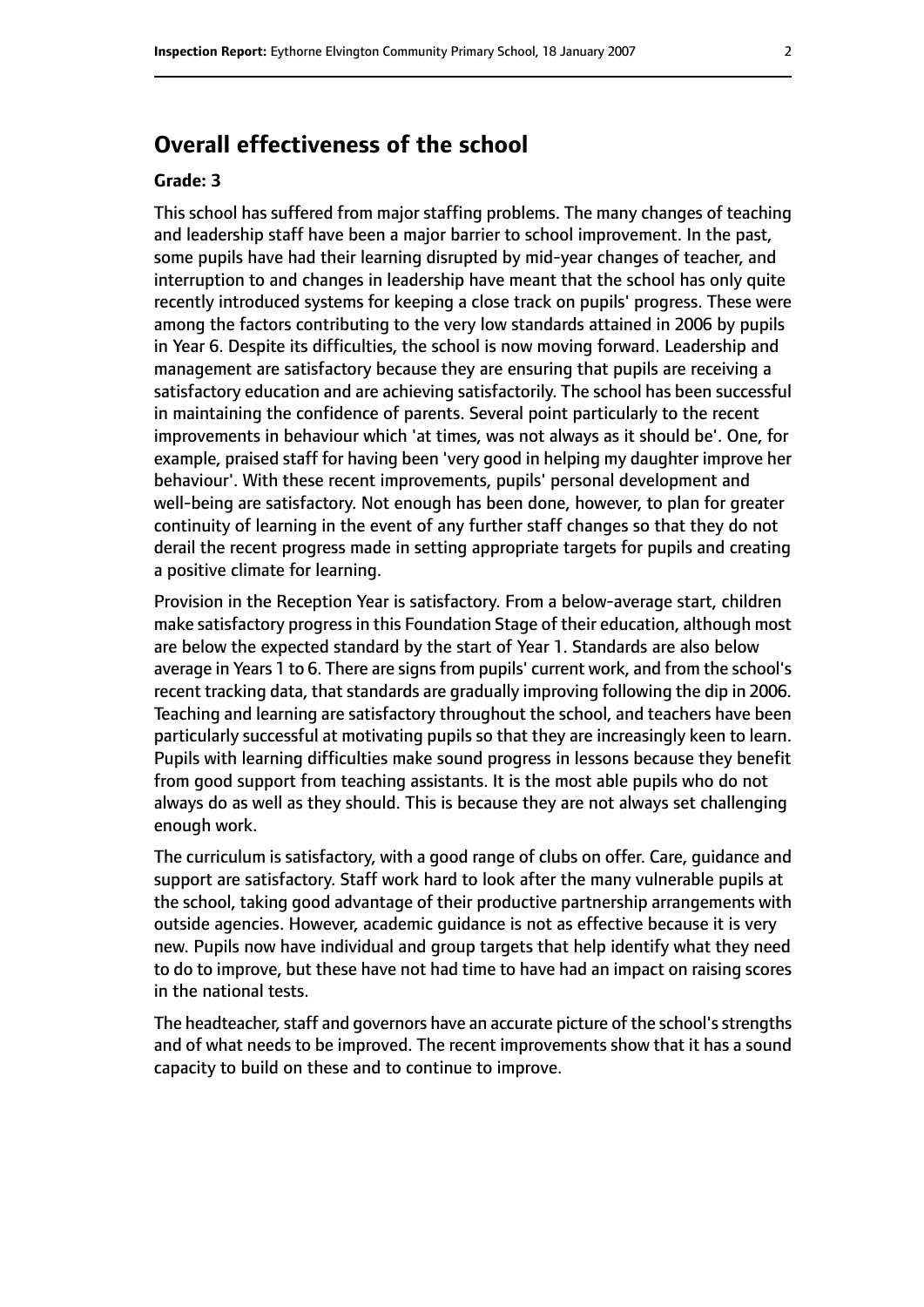#### **What the school should do to improve further**

- Put in place more robust systems to ensure that pupils do not have their progress disrupted in the event of any further staff changes and are still able to build on what they have learned before.
- Set more challenging work for the most able pupils.

### **Achievement and standards**

#### **Grade: 3**

Standards are below average but this represents satisfactory achievement as children start school with below-average skills. They make satisfactory progress in the Reception Year but, by the start of Year 1, most do not reach nationally expected standards. In the assessments taken at the end of Year 2, results have been consistently below average. Standards have mostly been below average in the Year 6 tests, but there was a steadily improving trend from the last inspection to 2005. The 2006 results were exceptionally low and represented significant underachievement in this class, although 70% of these pupils had learning difficulties. The disruptive effect on learning of the high staff turnover was an important contributory factor to this underachievement, as was the lack of assessment information to help staff monitor each pupil's progress. Work in the current Year 6, though still below average, is at a higher standard and indicates that pupils are not now underachieving and are making satisfactory progress. Pupils with learning difficulties are making similar progress to others because they benefit from helpful support in lessons. It is the most able pupils who are not doing as well as they could. This is because they are not always set challenging enough work.

#### **Personal development and well-being**

#### **Grade: 3**

Pupils' spiritual, moral, social and cultural development is satisfactory, overall. The school has been successful in creating a welcoming environment where pupils' social and moral skills are developed well. Pupils have a good appreciation of belonging to a local and wider community. They value the opportunity of representing others on the school council and they undertake other jobs to help the smooth running of the school. They have a clear understanding of what constitutes anti-social behaviour. The behaviour and attitudes of pupils are now satisfactory. Pupils indicate that this represents a significant improvement since last year and means that they now feel much safer in school than they did before. Most are polite and confident and demonstrate mature attitudes as they take responsibility in the school. They enjoy coming to school, are increasingly enthusiastic in lessons, and say how much they like taking part in the clubs and activities that are provided. Attendance is broadly average.

Pupils know about healthy lifestyles and particularly the importance of drinking water regularly and of taking exercise. The school is currently working towards the 'Healthy School Award'. Pupils co-operate and work sensibly together in teams. They make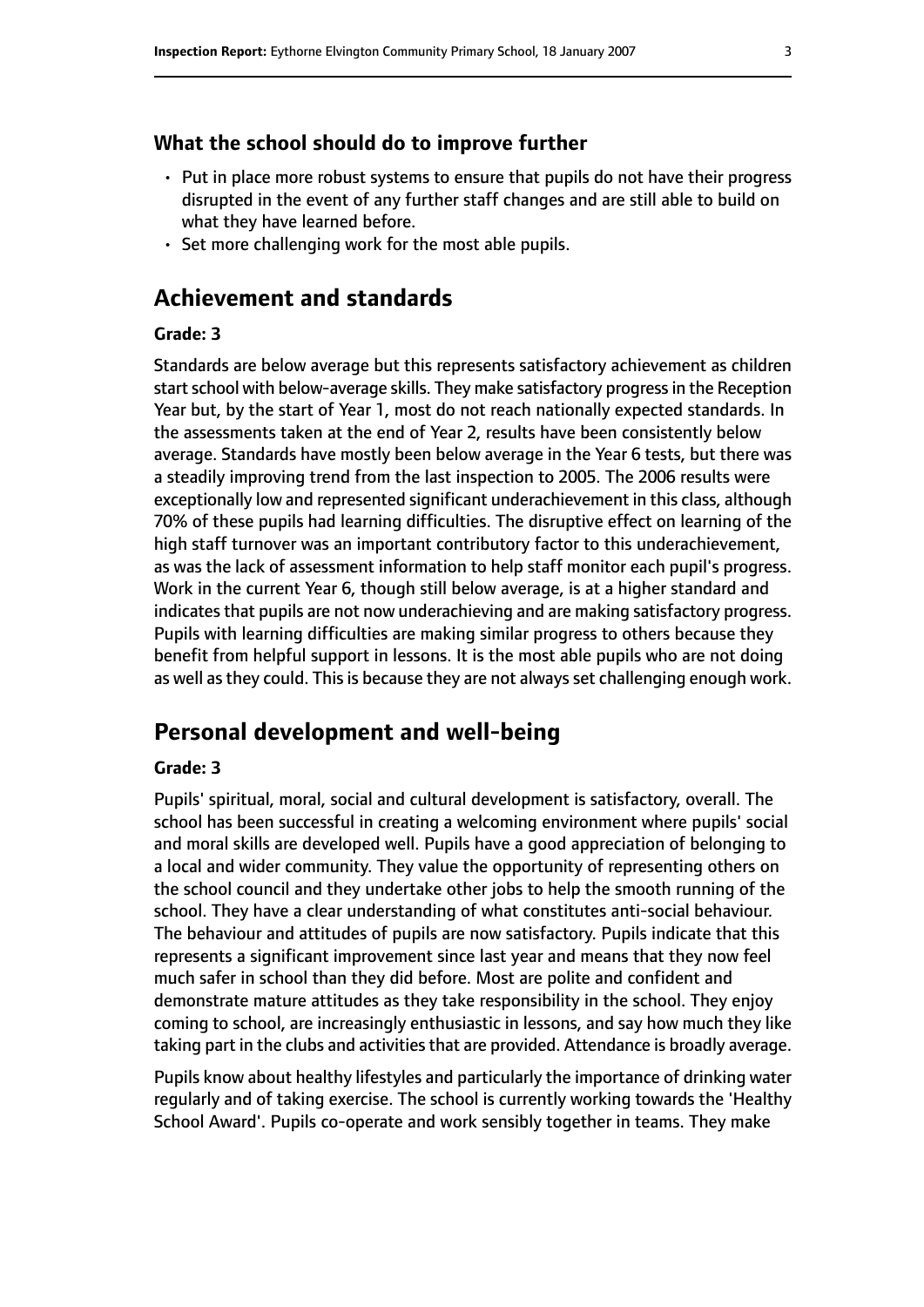reasonable progress in gaining their basic literacy and numeracy skills. This satisfactorily prepares them for the world of work.

# **Quality of provision**

### **Teaching and learning**

#### **Grade: 3**

Most teachers have effective strategies to involve and encourage pupils and manage their behaviour. This is because recent whole-school initiatives to focus on improving pupils' behaviour have been successful. Teachers use questioning effectively in class discussion to extend pupils' understanding. However, where teaching is less effective, the pace of the lesson drops because too much time is spent in settling some pupils into orderly routines. Throughout the school, pupils with learning difficulties are given good guidance and encouragement by effective support assistants. Opportunities are missed, however, for identifying ways of extending the more able pupils. Sometimes they are simply expected to do more of the same work as others rather than work that is more carefully tailored to their needs. Marking is good. Pupils benefit from work that is marked regularly and which gives them helpful feedback to help them to do better.

#### **Curriculum and other activities**

#### **Grade: 3**

The curriculum focuses appropriately on the development of basic literacy and numeracy skills. The recent initiative to concentrate on writing across the school is leading to an improvement in standards in this area. Work on personal, social and health education is having a positive impact on pupils' personal development. Pupils say how much they like what the school provides. They are especially appreciative of the good range of extra-curricular activities on offer. One particularly praised the creative clubs at lunchtime while another was very pleased with the new chess club. The curriculum is being extended through the provision of French and through special themed weeks. The Foundation Stage curriculum is satisfactory, but some areas of the classroom are not imaginative or attractive enough.

#### **Care, guidance and support**

#### **Grade: 3**

The care of pupils is good. The school provides a safe and secure environment and places an appropriate emphasis on developing pupils' appreciation of their own community, for example, through the school council. All pupils receive encouragement to do their best in many ways, including earning 'house points' and gaining achievement awards.

The school works well with other agencies to ensure that pupils are well looked after. The needs of vulnerable pupils are met well. Child protection arrangements are effective and the headteacher is currently receiving up-to-date training. Statutory requirements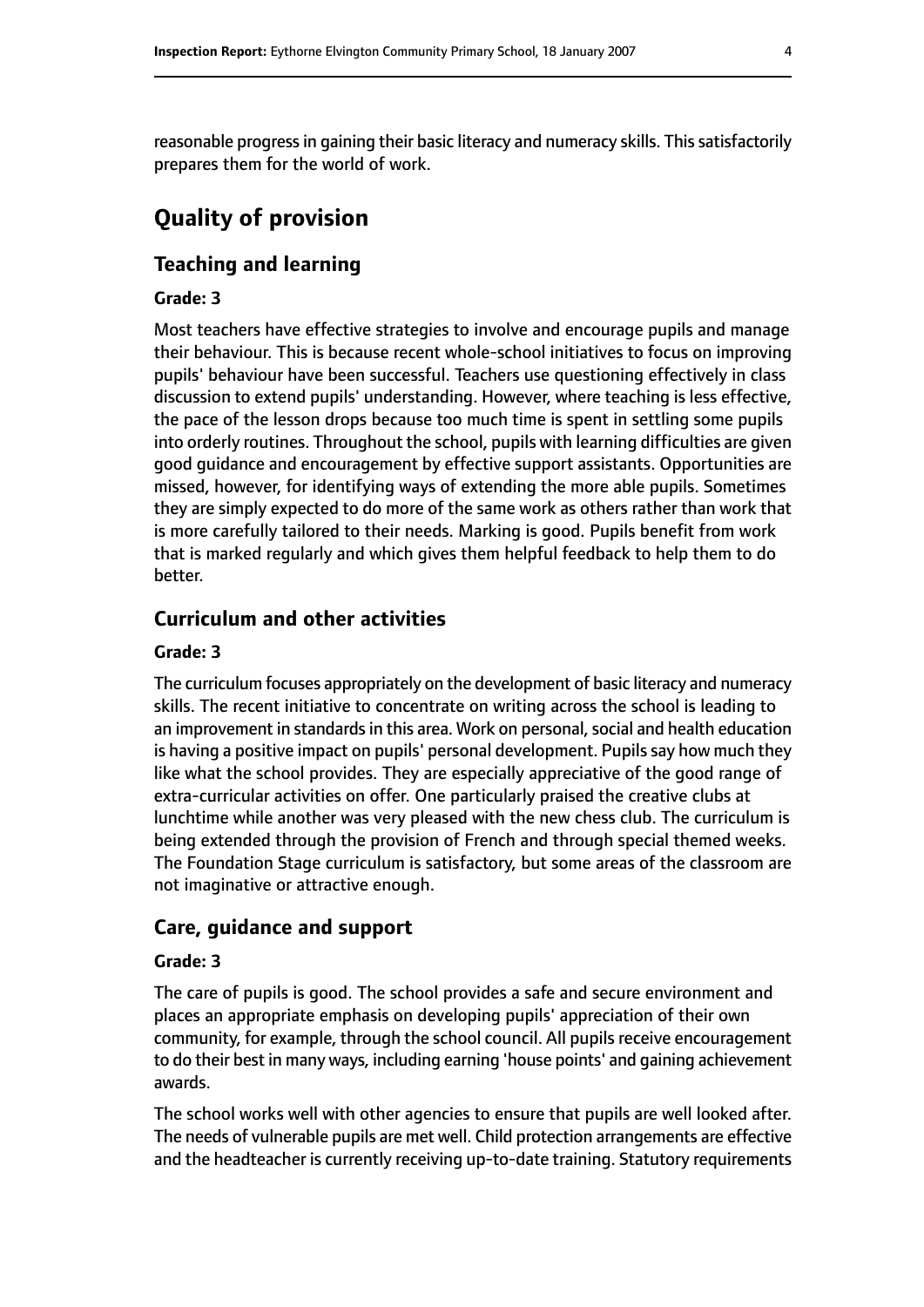relating to appointing staff are met. Assessment data is being used soundly to set pupils learning targets in reading, writing and mathematics. However, much of this is relatively new, and is only just beginning to impact on raising standards.

# **Leadership and management**

#### **Grade: 3**

Although the many changes in leadership have adversely affected the school's progress, things are now improving. The headteacher and staff are making good use of the Intensifying Support Programme to set appropriate targetsin English and mathematics. This is still at an early stage but there are indications from pupils' work that it is beginning to have a positive effect on standards. School leaders' most obvious success is in creating a positive climate for learning at the school. This is evident in what pupils and parents describe as improved behaviour and in pupils' enthusiasm in lessons. As a parent put it, 'the children are happy and are enjoying what they learn'. This improvement has been achieved through ensuring much more consistent expectations of good behaviour throughout the school. The school is hopeful that its staffing situation is now more stable than it was, but this cannot, of course, be guaranteed. It has not yet done enough to put in place robust systems to ensure that any future changes in staff do not create the disruption to learning that has been the result of some past changes.

Governors are supportive of the school, although several are quite new. They have a realistic picture both of how far the school has come and of where further improvements are needed. They quiz staff appropriately about progress and have played an active role in the introduction of target setting.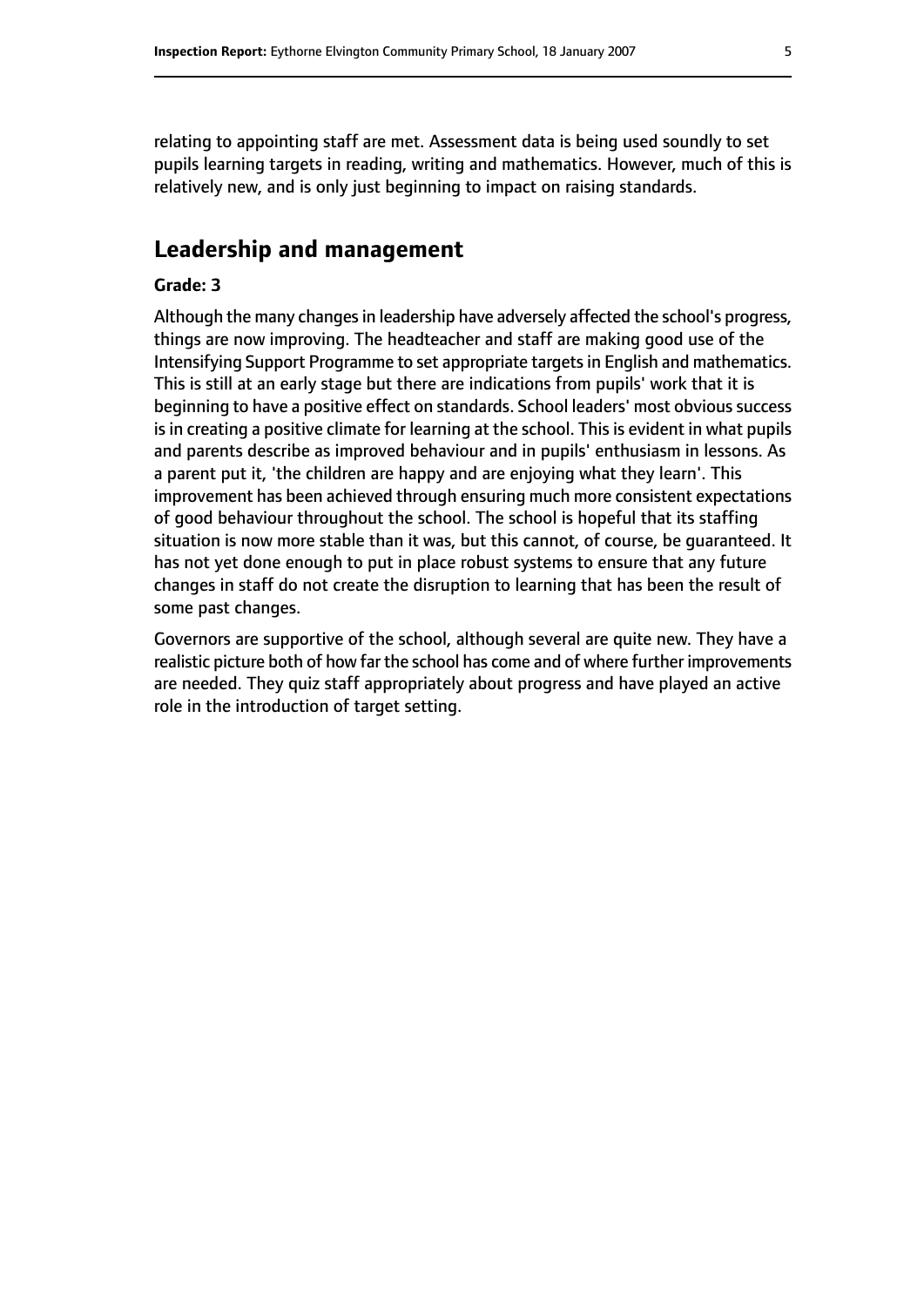**Any complaints about the inspection or the report should be made following the procedures set out inthe guidance 'Complaints about school inspection', whichis available from Ofsted's website: www.ofsted.gov.uk.**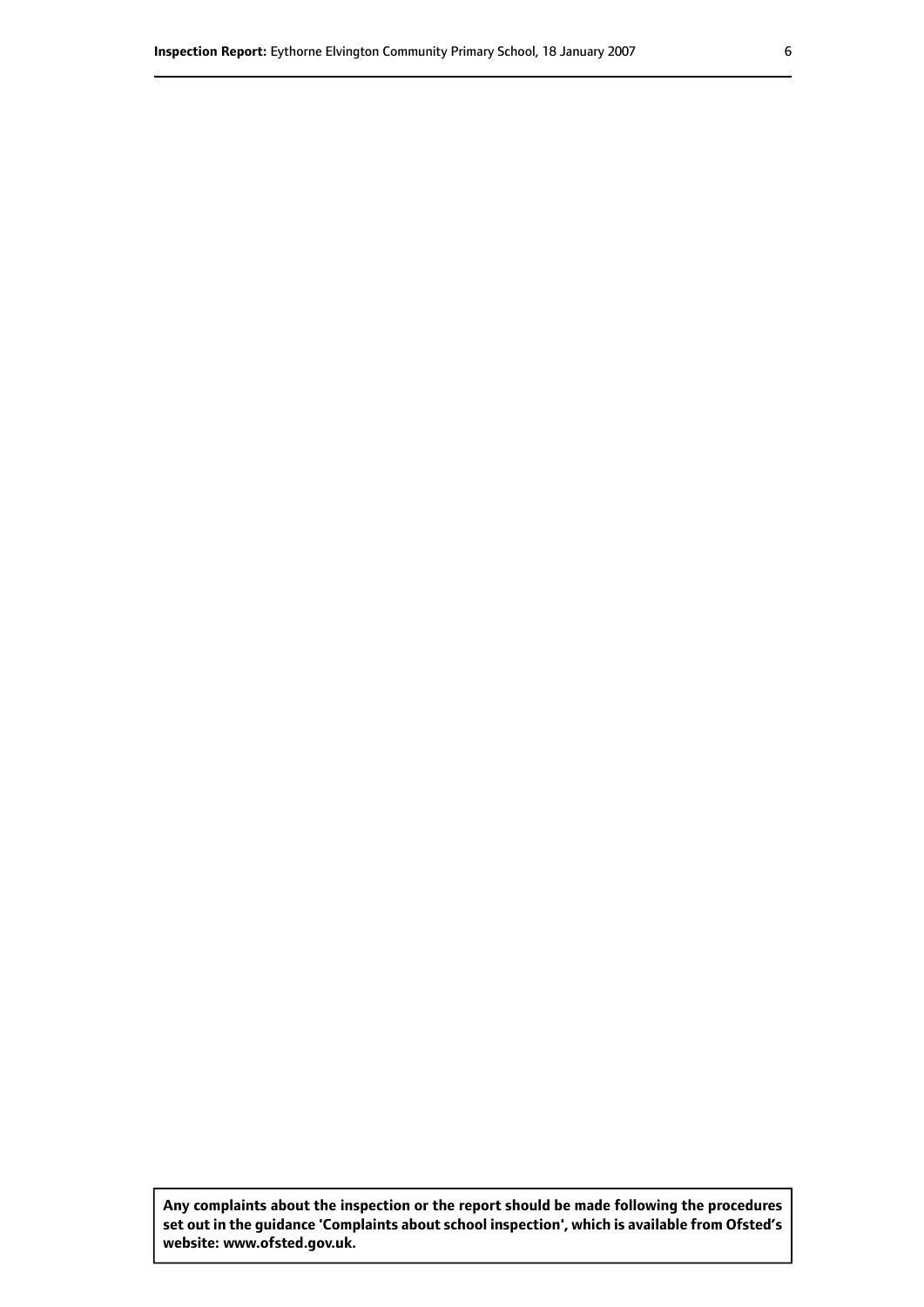# **Inspection judgements**

| Key to judgements: grade 1 is outstanding, grade 2 good, grade 3 satisfactory, and grade 4 | <b>School</b>  |
|--------------------------------------------------------------------------------------------|----------------|
| inadeauate                                                                                 | <b>Overall</b> |

# **Overall effectiveness**

| How effective, efficient and inclusive is the provision of education, integrated<br>care and any extended services in meeting the needs of learners? |     |
|------------------------------------------------------------------------------------------------------------------------------------------------------|-----|
| How well does the school work in partnership with others to promote learners'<br>well-being?                                                         |     |
| The quality and standards in the Foundation Stage                                                                                                    |     |
| The effectiveness of the school's self-evaluation                                                                                                    |     |
| The capacity to make any necessary improvements                                                                                                      |     |
| Effective steps have been taken to promote improvement since the last<br>inspection                                                                  | Yes |

## **Achievement and standards**

| How well do learners achieve?                                                                               |  |
|-------------------------------------------------------------------------------------------------------------|--|
| The standards <sup>1</sup> reached by learners                                                              |  |
| How well learners make progress, taking account of any significant variations between<br>groups of learners |  |
| How well learners with learning difficulties and disabilities make progress                                 |  |

## **Personal development and well-being**

| How good is the overall personal development and well-being of the<br>learners?                                  |  |
|------------------------------------------------------------------------------------------------------------------|--|
| The extent of learners' spiritual, moral, social and cultural development                                        |  |
| The behaviour of learners                                                                                        |  |
| The attendance of learners                                                                                       |  |
| How well learners enjoy their education                                                                          |  |
| The extent to which learners adopt safe practices                                                                |  |
| The extent to which learners adopt healthy lifestyles                                                            |  |
| The extent to which learners make a positive contribution to the community                                       |  |
| How well learners develop workplace and other skills that will contribute to<br>their future economic well-being |  |

# **The quality of provision**

| How effective are teaching and learning in meeting the full range of the<br>learners' needs?          |  |
|-------------------------------------------------------------------------------------------------------|--|
| How well do the curriculum and other activities meet the range of needs<br>and interests of learners? |  |
| How well are learners cared for, guided and supported?                                                |  |

 $^1$  Grade 1 - Exceptionally and consistently high; Grade 2 - Generally above average with none significantly below average; Grade 3 - Broadly average to below average; Grade 4 - Exceptionally low.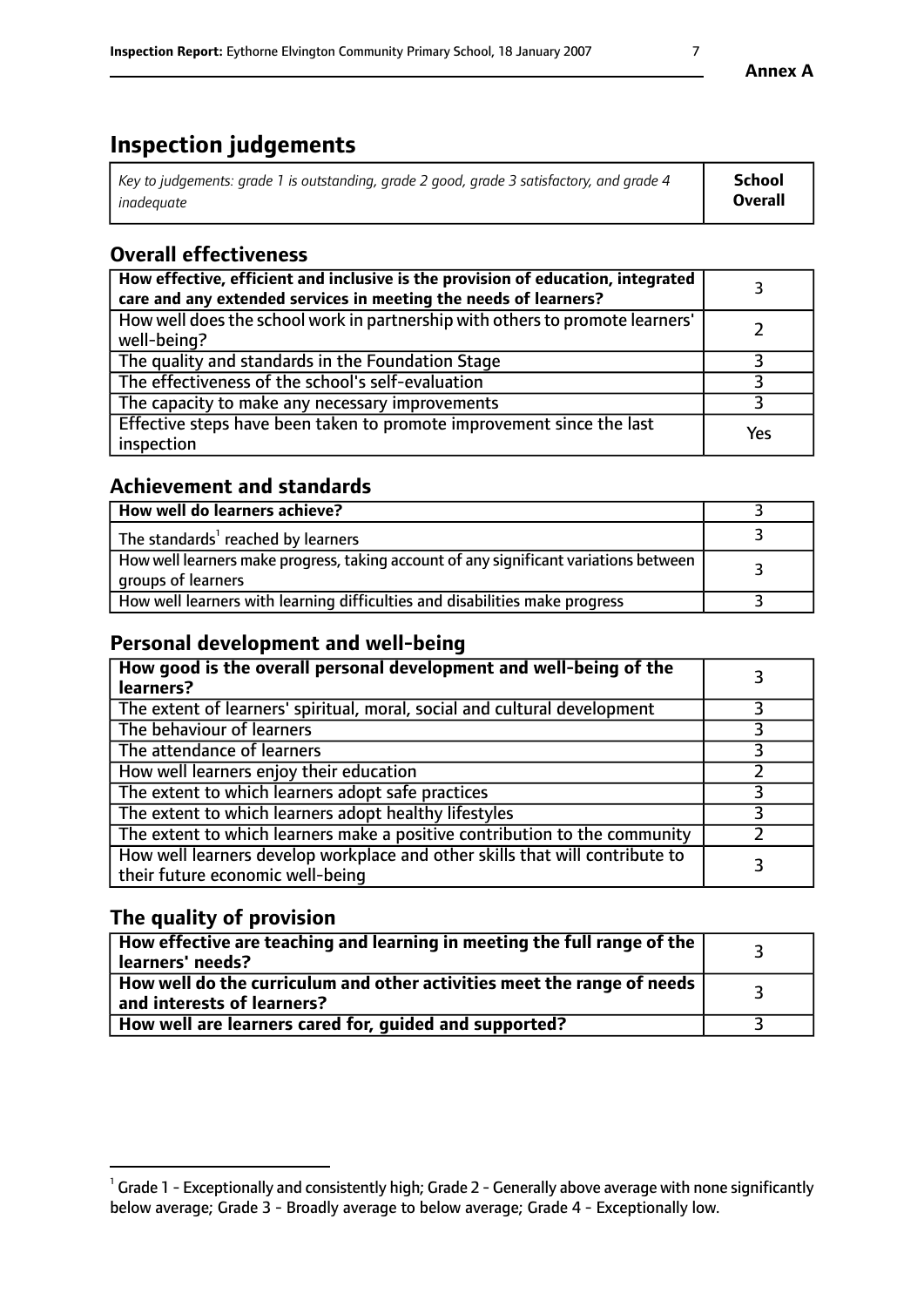# **Leadership and management**

| How effective are leadership and management in raising achievement<br>and supporting all learners?                                              | 3         |
|-------------------------------------------------------------------------------------------------------------------------------------------------|-----------|
| How effectively leaders and managers at all levels set clear direction leading<br>to improvement and promote high quality of care and education |           |
| How effectively performance is monitored, evaluated and improved to meet<br>challenging targets                                                 | 3         |
| How well equality of opportunity is promoted and discrimination tackled so<br>that all learners achieve as well as they can                     |           |
| How effectively and efficiently resources, including staff, are deployed to<br>achieve value for money                                          | 3         |
| The extent to which governors and other supervisory boards discharge their<br>responsibilities                                                  | 3         |
| Do procedures for safeguarding learners meet current government<br>requirements?                                                                | Yes       |
| Does this school require special measures?                                                                                                      | <b>No</b> |
| Does this school require a notice to improve?                                                                                                   | <b>No</b> |